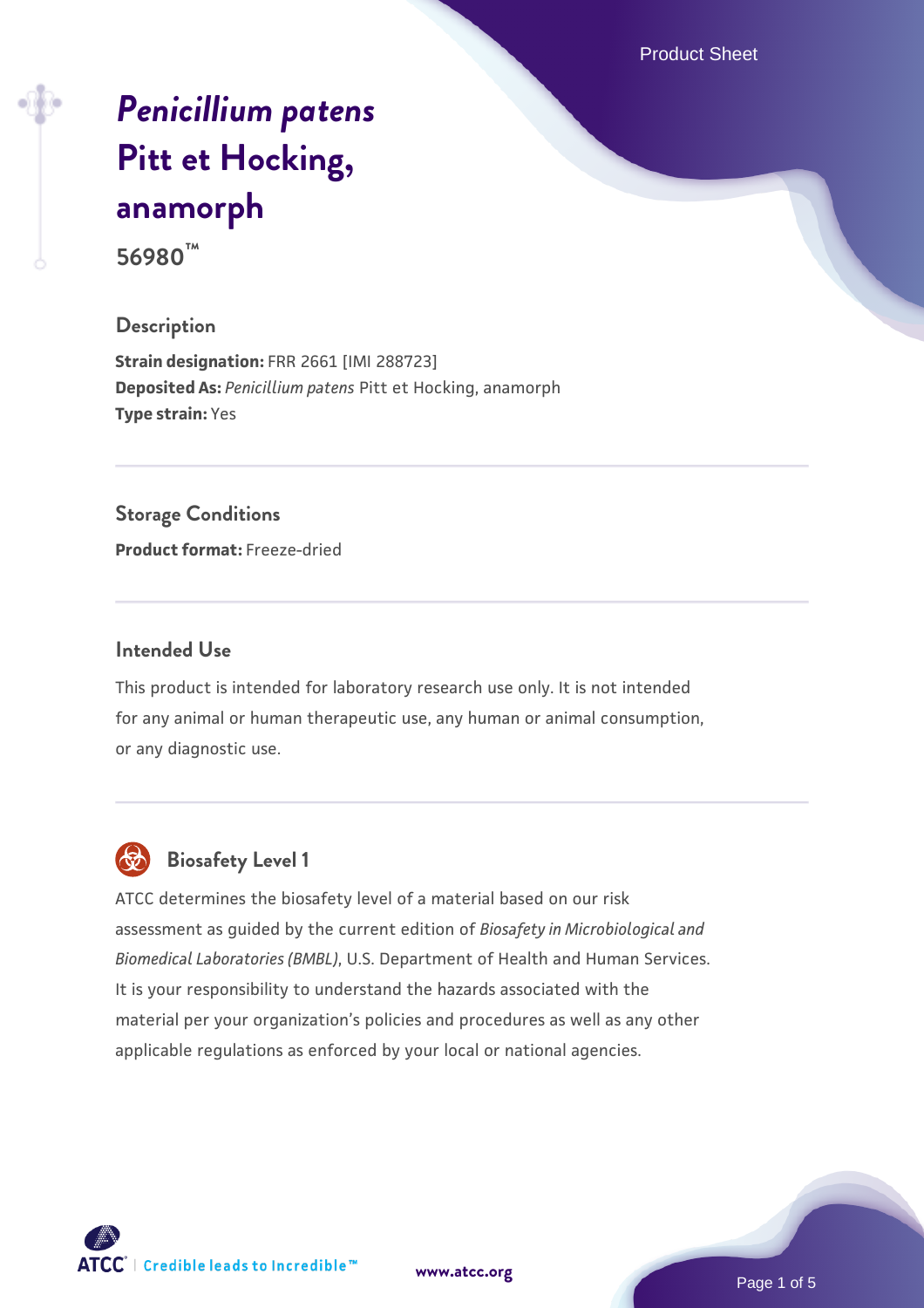ATCC highly recommends that appropriate personal protective equipment is always used when handling vials. For cultures that require storage in liquid nitrogen, it is important to note that some vials may leak when submersed in liquid nitrogen and will slowly fill with liquid nitrogen. Upon thawing, the conversion of the liquid nitrogen back to its gas phase may result in the vial exploding or blowing off its cap with dangerous force creating flying debris. Unless necessary, ATCC recommends that these cultures be stored in the vapor phase of liquid nitrogen rather than submersed in liquid nitrogen.

# **Certificate of Analysis**

For batch-specific test results, refer to the applicable certificate of analysis that can be found at www.atcc.org.

## **Growth Conditions**

**Medium:**  [ATCC Medium 336: Potato dextrose agar \(PDA\)](https://www.atcc.org/-/media/product-assets/documents/microbial-media-formulations/3/3/6/atcc-medium-336.pdf?rev=d9160ad44d934cd8b65175461abbf3b9) **Temperature:** 25°C

## **Material Citation**

If use of this material results in a scientific publication, please cite the material in the following manner: *Penicillium patens* Pitt et Hocking, anamorph (ATCC 56980)

## **References**



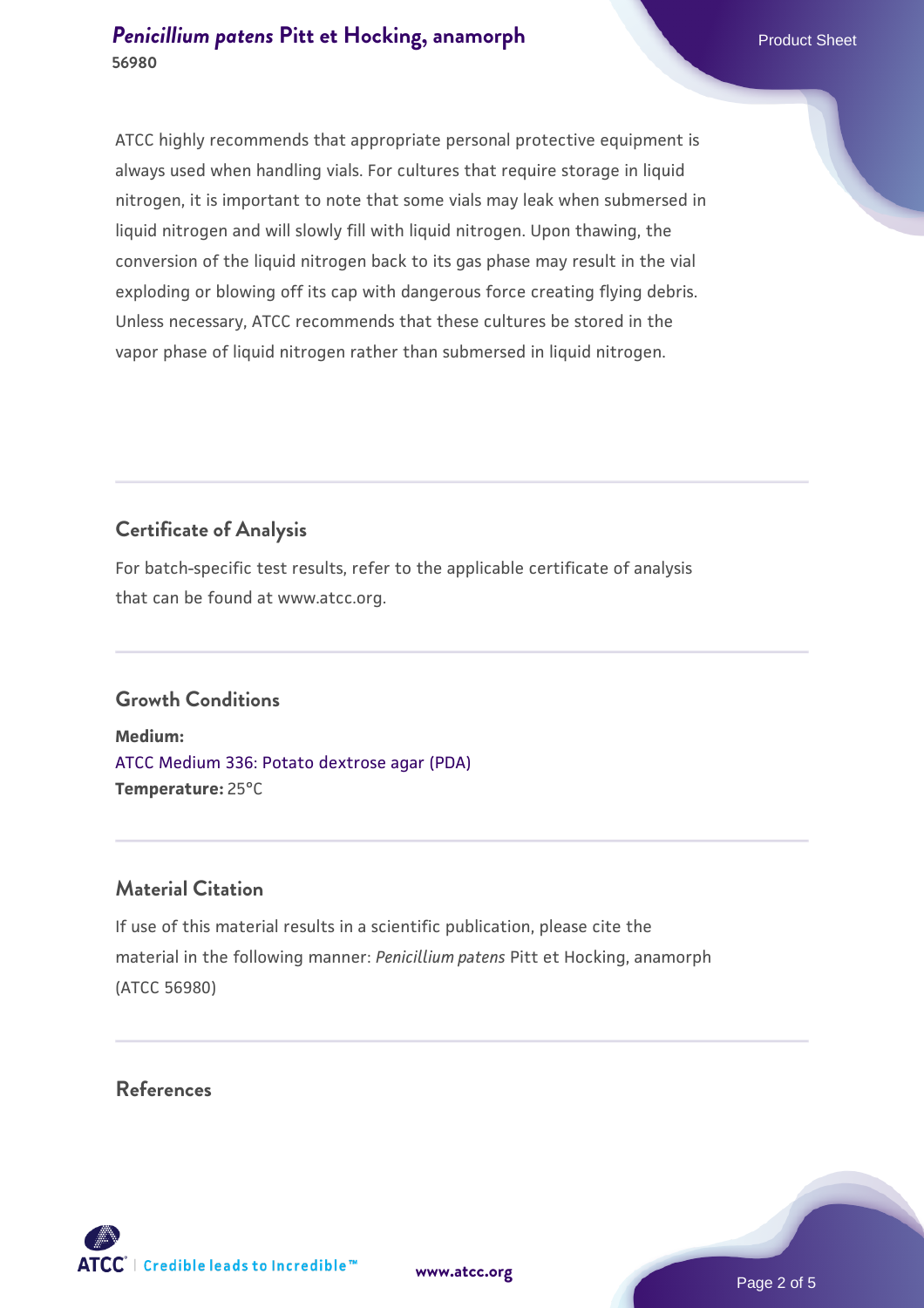References and other information relating to this material are available at www.atcc.org.

#### **Warranty**

The product is provided 'AS IS' and the viability of ATCC® products is warranted for 30 days from the date of shipment, provided that the customer has stored and handled the product according to the information included on the product information sheet, website, and Certificate of Analysis. For living cultures, ATCC lists the media formulation and reagents that have been found to be effective for the product. While other unspecified media and reagents may also produce satisfactory results, a change in the ATCC and/or depositor-recommended protocols may affect the recovery, growth, and/or function of the product. If an alternative medium formulation or reagent is used, the ATCC warranty for viability is no longer valid. Except as expressly set forth herein, no other warranties of any kind are provided, express or implied, including, but not limited to, any implied warranties of merchantability, fitness for a particular purpose, manufacture according to cGMP standards, typicality, safety, accuracy, and/or noninfringement.

#### **Disclaimers**

This product is intended for laboratory research use only. It is not intended for any animal or human therapeutic use, any human or animal consumption, or any diagnostic use. Any proposed commercial use is prohibited without a license from ATCC.

While ATCC uses reasonable efforts to include accurate and up-to-date information on this product sheet, ATCC makes no warranties or representations as to its accuracy. Citations from scientific literature and patents are provided for informational purposes only. ATCC does not warrant

**[www.atcc.org](http://www.atcc.org)**



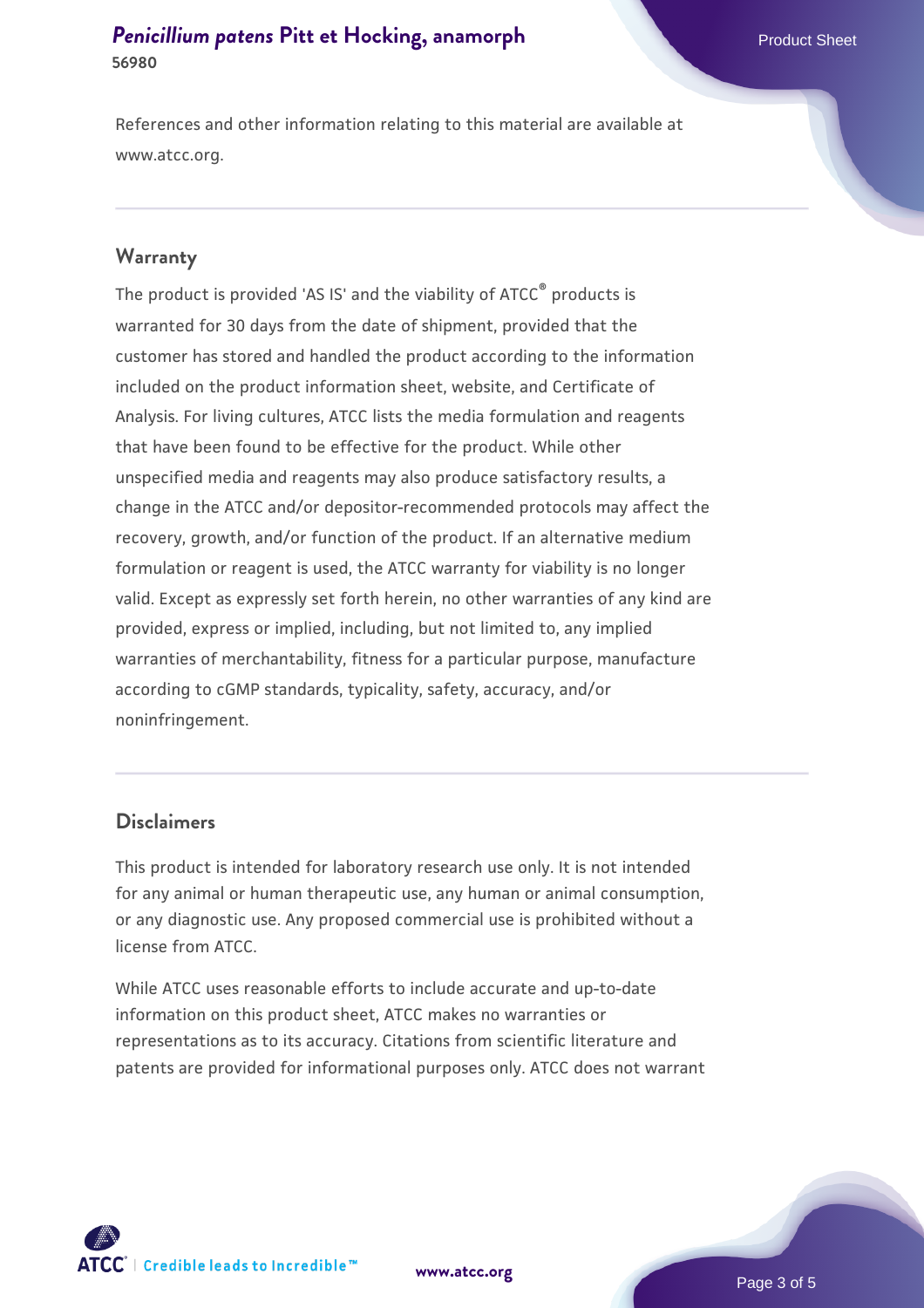that such information has been confirmed to be accurate or complete and the customer bears the sole responsibility of confirming the accuracy and completeness of any such information.

This product is sent on the condition that the customer is responsible for and assumes all risk and responsibility in connection with the receipt, handling, storage, disposal, and use of the ATCC product including without limitation taking all appropriate safety and handling precautions to minimize health or environmental risk. As a condition of receiving the material, the customer agrees that any activity undertaken with the ATCC product and any progeny or modifications will be conducted in compliance with all applicable laws, regulations, and guidelines. This product is provided 'AS IS' with no representations or warranties whatsoever except as expressly set forth herein and in no event shall ATCC, its parents, subsidiaries, directors, officers, agents, employees, assigns, successors, and affiliates be liable for indirect, special, incidental, or consequential damages of any kind in connection with or arising out of the customer's use of the product. While reasonable effort is made to ensure authenticity and reliability of materials on deposit, ATCC is not liable for damages arising from the misidentification or misrepresentation of such materials.

Please see the material transfer agreement (MTA) for further details regarding the use of this product. The MTA is available at www.atcc.org.

## **Copyright and Trademark Information**

© ATCC 2021. All rights reserved. ATCC is a registered trademark of the American Type Culture Collection.

## **Revision**

This information on this document was last updated on 2021-05-19

## **Contact Information**



**[www.atcc.org](http://www.atcc.org)**